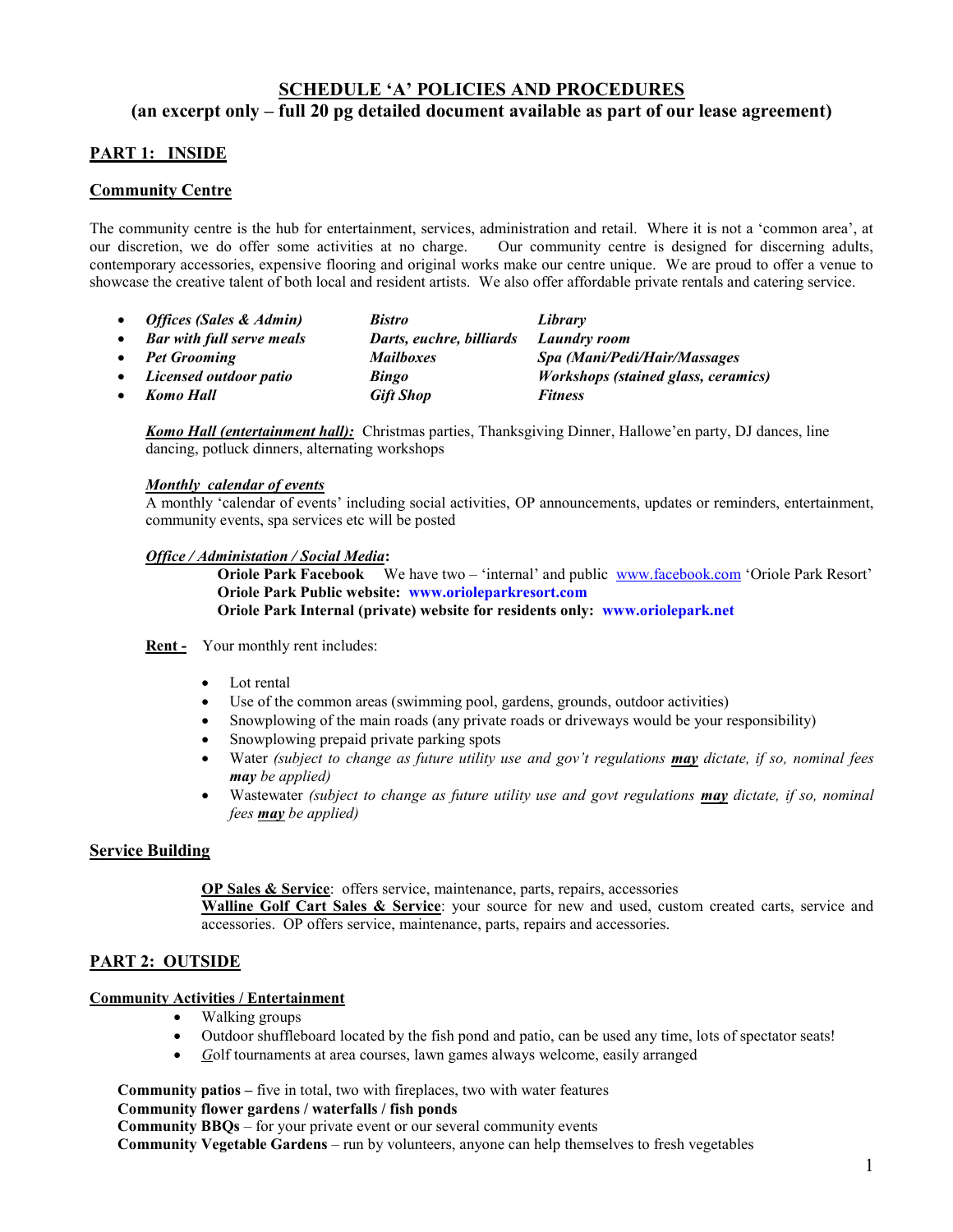**Solar heated / Salt water Pool** *-* The pool is regulated by the Health Unit. All regulations as set forth by law must be adhered to without compromise. Rules and Regulations are posted on the pool fence and are the responsibility of each resident to know these regulations and ensure that your guests conform to them. We offer the privilege of inviting your guests to use our facilities, at no additional charge, as long as there are no infractions of this privilege.

## **PART 3: LOT STANDARDS: Construction / Maintenance Policy**

#### **New Construction: After market additions (OP staff or our approved and 'preferred contractors')**

Any new building or renovations such as fences, decks, sun rooms, porches, steps, sheds etc. must be built, contracted or installed by Oriole Park or Oriole Park's preferred contractors unless pre-fabricated and pre-approved. Contractors have been pre-approved based on quality, standards, service, pricing and dependability. Any contractor who is not authorized to work in the resort will not be permitted entry. This is an industry standard and protects our jobs and especially our standards

#### **Maintenance Policy**

Maintenance and landscaping is always your responsibility however this additional service can be provided by park staff. We are always available to assist with any necessary improvement, daily or seasonal maintenance.

#### *Landscaping*

Landscape layouts need to be approved to avoid positioning small shrubs and trees inappropriately which eventually may grow too big, may be in the wrong place, interfere with utilities, choke other foliage and result in future work and expense. 'Less is more'. An attractive landscaped lot needs to be carefully designed and given constant attention.

## *Garbage / Bluebox Collection*

Garbage and recyclables are collected weekly by a private company, separate dumpsters are provided for each.

#### *Leaf removal*

Leaf removal is the responsibility of the resident. Our leaf recycling area is on the north side of the resort on 'Goa Way', east of the controlled entrance.

# **PART 4: GENERAL**

#### *Guests*

- Family members, children and other guests of any age are welcome. You are responsible for your guests, their conduct and in ensuring that they comply with all park policies. Guest privileges are revoked if infractions occur or if the enjoyment of other residents is compromised. Currently, there are no restrictions in terms of lengths of stay. If however this privilege is compromised and other residents are affected by noise, bad conduct, parking issues, pets, pool etiquette or abuse of alcohol, the privilege of allowing your guests will be revoked. Guests must appreciate and respect that this is a retirement resort and the best interest of residents is first and foremost.
- All guests must park in the parking lot. Where this may not be convenient for some guests, this is for the benefit of our residents who appreciate the security and peacefulness of guest parking.
- All guests must be accompanied at all times by the resident they are visiting. This includes the use of the pool, the bar and community centre and in particular, children playing anywhere within the resort, bicycling etc. You will be held responsible.

## *Pets*

We recognize that, in almost every case, your pet is your family and we want to embrace that as part of this lifestyle. It does of course, come with parameters, the same as family and guests. *Incessant barking of dogs will not be tolerated.* All dogs must be leashed and messes must be cleaned up immediately including the dog run.

A dog showing any sign of aggressive behavior whatsoever will be required to be removed from the park. Dogs should be, *but not limited to*, small to medium in size *and cannot be breeds which are considered dangerous*. Pets will be considered for approval on a 'one on one' basis.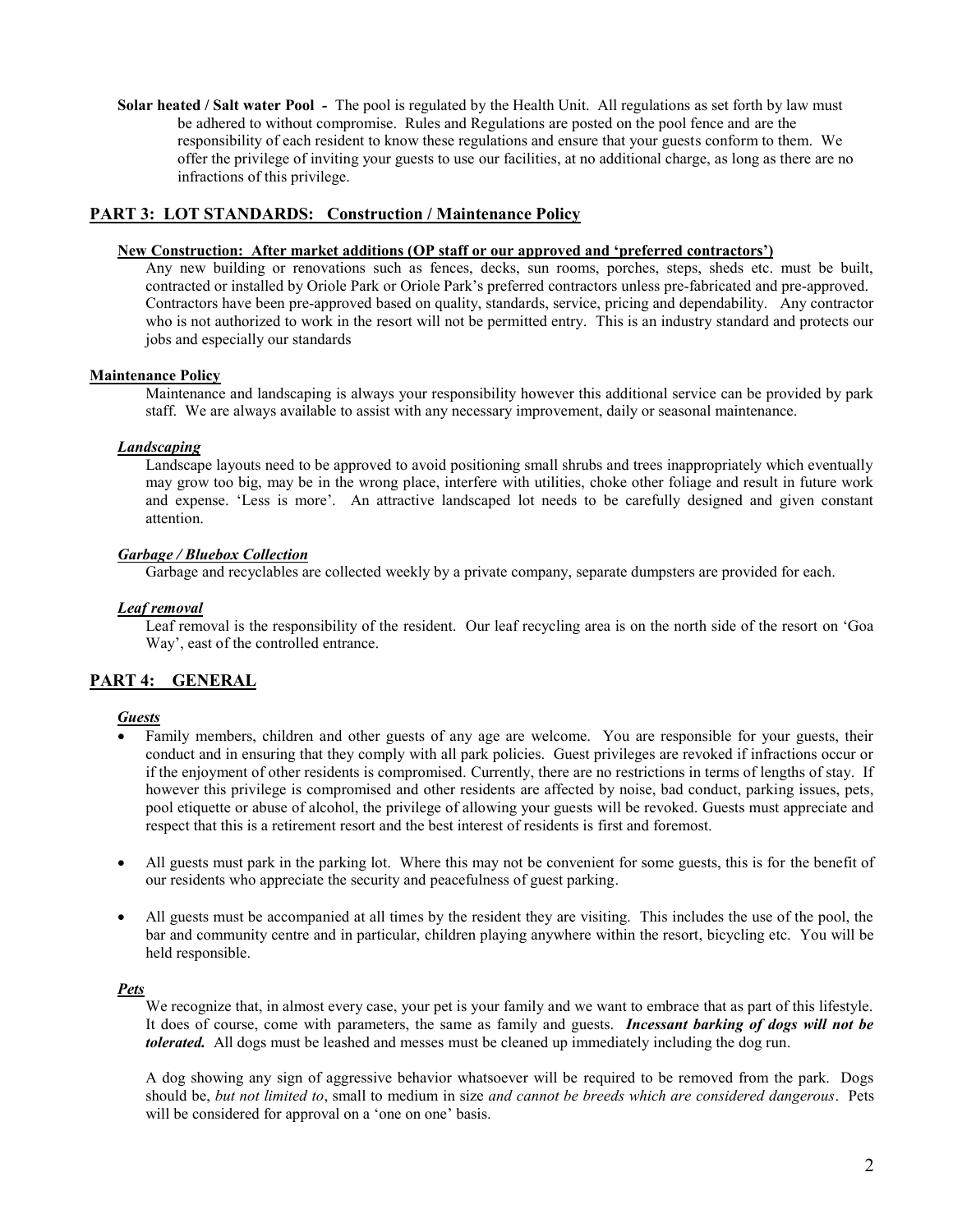#### *Parking / Vehicles*

All guests must always park in the parking lot. We, as well as other residents, appreciate the cooperation everyone shows in respecting this policy. It provides the security and control we all want for our community. Your vehicle must be parked on your lot only or in a prepaid reserved parking spot. Middlesex Centre bylaw states that it is illegal for any vehicle to park on the side of any roadway within the park. Any infraction can result in a substantial fine and loss of our business license.

#### *Controlled entrance*

Only residents and approved service providers are permitted to access the resort through the controlled entrance. A remote control is provided to each resident (with a deposit) and, in order to protect the integrity of a secure and private resort, *these cannot be used to allow entry to any guest or unauthorized vehicle*. In the event of an emergency, the gates will automatically open with the sound of any emergency siren.

#### *Snow removal*

Oriole Park will provide snow removal on main roads, paid parking spaces, parking lot and access to the Community Centre. Anyone wishing private snow removal for your own sidewalk or driveway can make arrangements with the office. We cannot sand or salt our roads, the cost would be so great and the salt damage to the roads, grass, trees and shrubs would be heartbreaking. Also in the city, costs to cover these services would be included in your municipal property taxes, as this is private property, you aren't paying municipal taxes to cover these costs. We try to keep the roads cleared from snow as much and quickly as possible, but they will still be typically slippery. Best advice is to save our beautiful environment from harsh chemicals and avoid walking on the roads when they are not safe or wear safety boots or boot spikes meant for ice if you want to go walking! You are welcome to add salt or sand to your own walking area or driveway, just a caution that many of these products will eventually cause damage if used too liberally.

#### *Outdoor Fires*

All fires must be contained in a firepot or approved outdoor fireplace. Middlesex Centre bylaw states that it must be a minimum of 13' distance away from any structure. We have community fireplaces in our patio areas to encourage this popular social gathering as well to avoid any bylaw infractions if your fireplace is too close to your home as most will be.

## *Golf Carts*

You must carry liability insurance on your golf cart. Carts are motorized vehicles. They should remain on roads whenever possible (except for maintenance or service) to avoid lawn damage and accidents. They can only legally be driven by park residents or adult guests, *underage drivers are not covered by insurance (yours or ours) and cannot drive within the park*.

# **PART 5: UTILITIES**

#### **Drinking water, Community water and lawn watering**

There are two water systems.

## *1. Residential Drinking Water (Water Treatment Plant)*

We want to guarantee to you that we are providing the highest quality drinking water under the strictest of guidelines, controls and weekly testing by labs and the Ministry of the Environment and it's *superior to bottle water*. We have a certified water operator on staff providing daily water tests to the lab which is then reported to the Health Unit on a weekly basis. Please conserve whenever possible, please be reminded that this is a private resort with a private utility system.

#### *2. Community water (non drinking water, non treated)*

Please resist the convenience of using treated water by way of the outside tap some have on your homes for watering lawns or gardens whenever possible. We provide a rudimentary community watering system for this purpose with water hoses that you can attach to for every six or so homes.